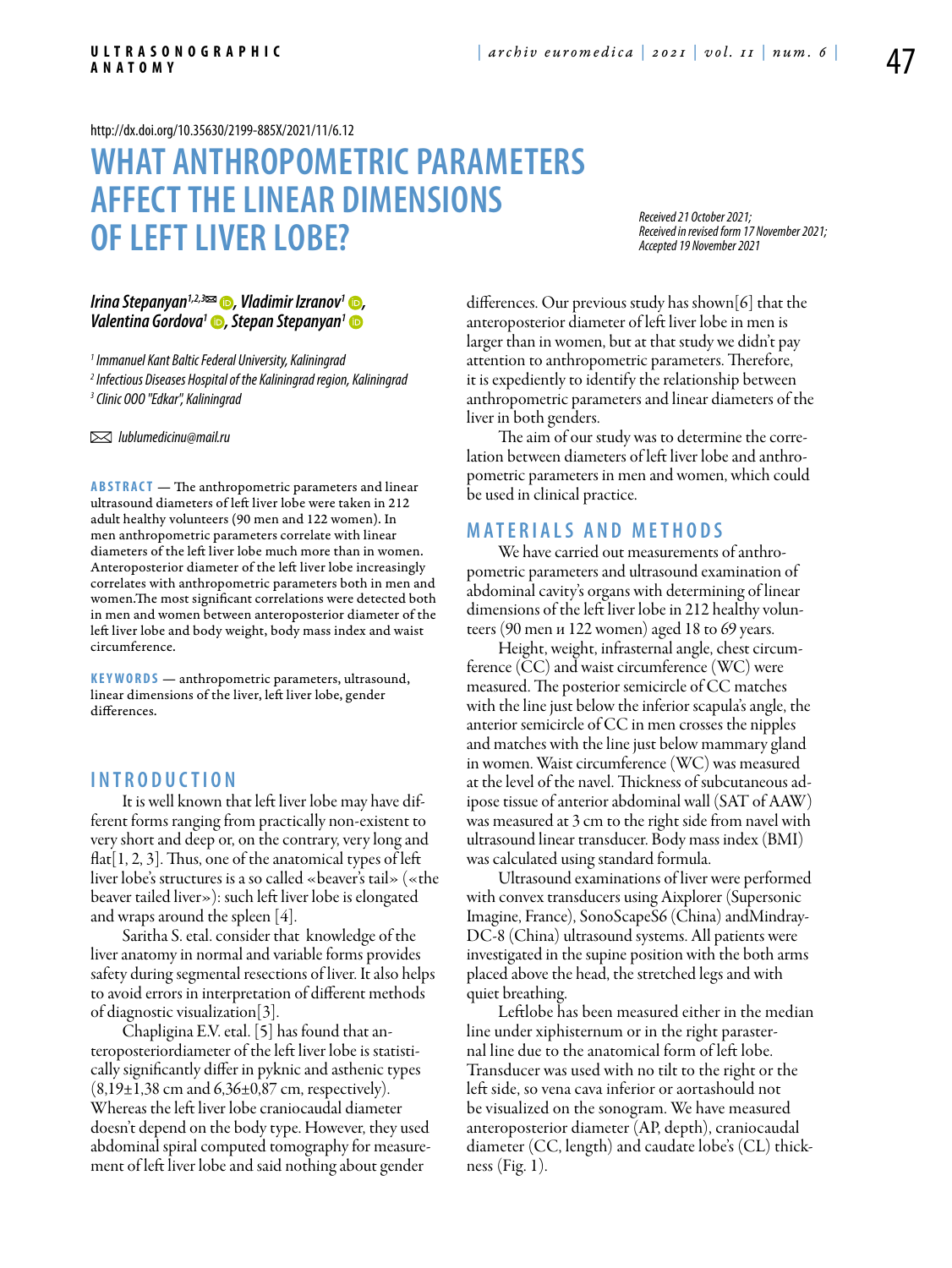

*Fig. 1. Ultrasound measurements of the left liver lobe in a volunteer U., 29 years old. Transducer orientated longitudinally in the midline under xiphisternum. Yellow color indicates the anteroposterior diameter of the left lobe, white — the craniocaudal diameter of the left lobe, blue — the thickness of the caudate lobe*

All data were analyzed using the Statistical Package for the Social Sciences 23.0 (SPSS) software recommended for analysis of biomedical data. Correlation was assessed using Spearman's rank correlation coefficient. Chaddock`s scale was used for the assessment of correlation [7]. P-values of less than 0.05 were considered statistically significant.

#### **F i n d i n g s**

The correlation and its statistical significance between anthropometric parameters and linear dimensions of the left liver's lobe in men and women are represented in the Table 1.

We have found that correlation has significant differences between men and women.

A noticeable positive correlation (0,5–0,7) between anteroposterior diameter and such parameters as body weight, BMI, CC and WC and thickness of SAT of AAW was found in men. A noticeable positive correlation (0,5–0,7) between anteroposterior diameter and such parameters as body weight, BMI and WCwas also found in women. A moderate positive correlation (0,3–0,5) was determined between anteroposterior diameter and such parameters as infrasternal angle, CC and thickness of SAT of AAW in women.

No significant correlation between craniocaudal diameter and antropometric parameters was detected either in men or in women. Moderate positive correlation (0,3–0,5) between craniocaudal diameter with BMI, thickness of SAT of AAW, WC and CC was noticed in men. It is possible to suggest that correlation coefficients between thickness of CL andanthropometric parameters are too minor to be used for practical purposes.

### **C o n cl u s i o n**

Anthropometric parameters in men are more consistent with the linear diameters of left liver lobe than in women.

Thus, the anteroposterior diameter is the most reproducible ultrasound linear dimension of left liver lobe[8, 9] as well as that it is the one which correlates very good with

| <b>Table 1.</b> Correlation coefficients of anthropometric parameters and linear diameters of the left liver's lobe in men and women. |  |
|---------------------------------------------------------------------------------------------------------------------------------------|--|
|---------------------------------------------------------------------------------------------------------------------------------------|--|

| Anthropo-metric<br>parameters | AP            |                 | $\epsilon$     |                 | <b>CL</b>      |                 |
|-------------------------------|---------------|-----------------|----------------|-----------------|----------------|-----------------|
|                               | men $(n=90)$  | women $(n=122)$ | men $(n=90)$   | women $(n=122)$ | men $(n=90)$   | women $(n=122)$ |
| height                        | 0.132         | $-0.103$        | 0,259          | 0.058           | 0.077          | $-0.150$        |
|                               | $(p = 0,216)$ | $(p = 0,259)$   | $(p = 0.014)$  | $(p = 0.529)$   | $(p = 0,470)$  | $(p = 0.099)$   |
| weight                        | 0.617         | 0,534           | $-0.160$       | $-0.091$        | 0.270          | 0.121           |
|                               | (p < 0.001)   | (p < 0.001)     | $(p = 0, 132)$ | $(p = 0.317)$   | $(p = 0.010)$  | $(p = 0.184)$   |
| BMI                           | 0.643         | 0.563           | $-0.407$       | $-0.142$        | 0.272          | 0.200           |
|                               | (p < 0,001)   | (p < 0,001)     | (p < 0.001)    | $(p = 0, 118)$  | $(p = 0.009)$  | $(p = 0.027)$   |
| infrasternal angle            | 0.281         | 0.417           | $-0.113$       | $-0.024$        | 0.096          | 0.176           |
|                               | $(p = 0.007)$ | (p < 0.001)     | $(p = 0.288)$  | $(p = 0.795)$   | $(p = 0, 369)$ | $(p = 0.053)$   |
| CC                            | 0.669         | 0.438           | $-0.397$       | $-0.117$        | 0.225          | 0.101           |
|                               | (p < 0.001)   | (p < 0.001)     | (p < 0.001)    | $(p = 0.198)$   | $(p = 0.033)$  | $(p = 0,270)$   |
| WC                            | 0.674         | 0.507           | $-0.345$       | $-0.097$        | 0.302          | 0.136           |
|                               | (p < 0.001)   | (p < 0.001)     | $(p = 0.001)$  | $(p = 0.287)$   | $(p = 0.004)$  | $(p = 0.134)$   |
| thickness of SAT of AAW       | 0,518         | 0.411           | $-0.446$       | $-0.286$        | 0.220          | 0.097           |
|                               | (p < 0,001)   | (p < 0.001)     | (p < 0,001)    | $(p = 0.001)$   | $(p = 0.037)$  | $(p = 0, 288)$  |